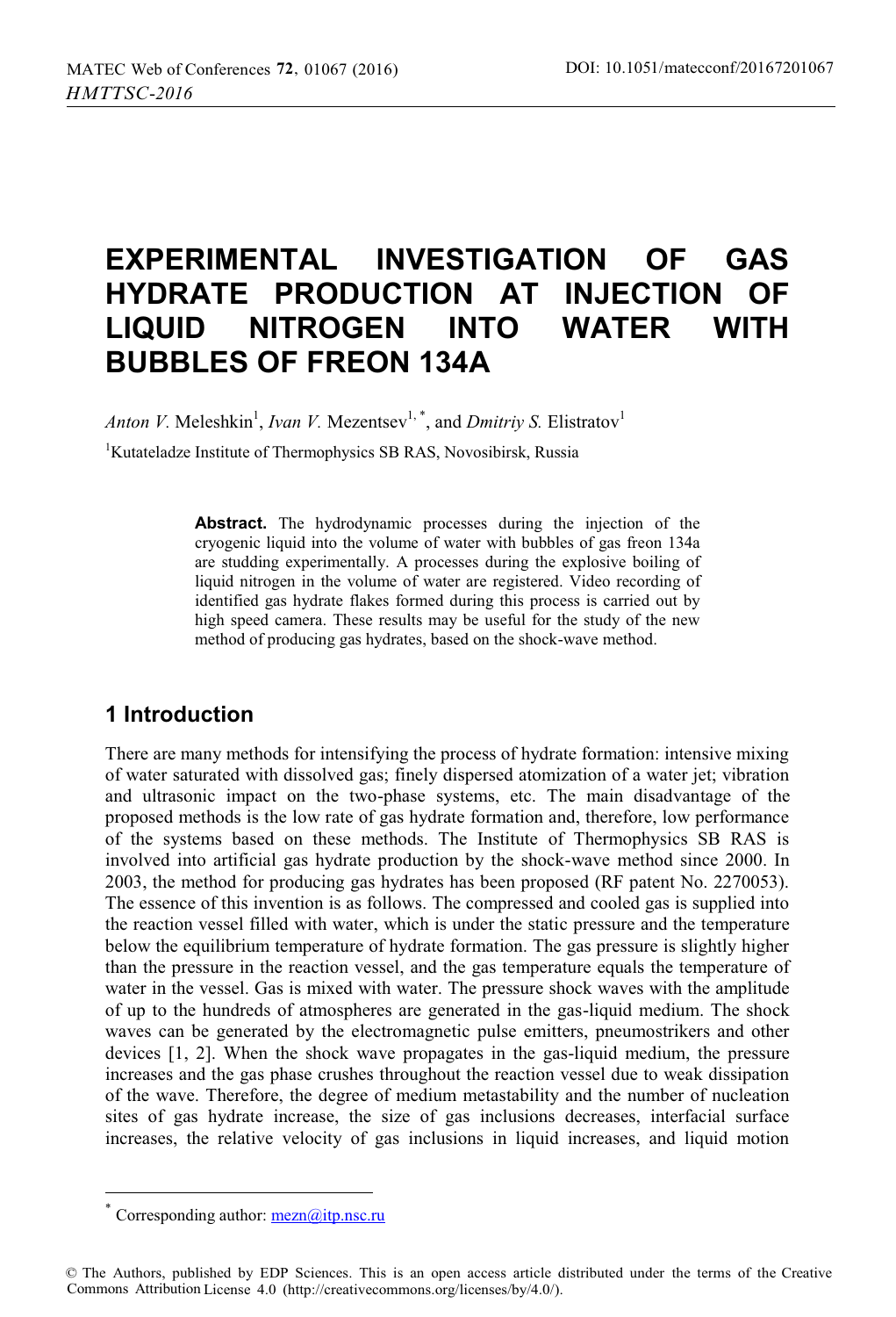becomes more turbulent. All these phenomena accelerate the mass transfer process at the interface and, hence, intensify the process of hydrate formation.

This paper presents the results of studying the shock-wave method of gas hydrate production by injecting liquid nitrogen. The authors of [3] studied the process of nitrogen supply into a vessel of a small volume (140 ml). The volume of injected liquid was about 2 ml. For example, at introduction of liquid nitrogen into water (7 bars), the amplitude of the pressure jump reaches 14 bars in 5 seconds. Previously, we have carried out the experiments on entering a jet of liquid nitrogen in the water volume [4]. The maximal amplitude of the pressure jump in these experiments was 53 bars, and the rate of pressure rise was 567 bar/s. These results were a part of the works required for the development of a new method of gas hydrate production, based on the shock-wave method.

#### **2 Experimental setup and methods**

Gas hydrate production was studied at the experimental setup with the viewing windows along the entire height of the working section. The working section is a parallelepiped with the height of 740 mm (cross-section of  $150 \times 150$  mm) made of stainless steel with the wall thickness of 15 mm. Two viewing windows in the working section, allowed us to fix the processes occurring at applying a jet of liquid nitrogen into water, and namely to carry out the high-speed optical measurement. Gas was supplied through the bubble generator from the bottom of the setup.

Liquid nitrogen was fed into the working section as a jet through the injector (fig. 1). The volume of injected liquid nitrogen was 28 ml.



Fig. 1. General view of the injector:  $1 -$  ring slot,  $2 -$  injector chamber,  $3 -$  input unit.

The storyboard of resulting high-speed shooting of liquid nitrogen injection into water saturated with bubbles of Freon gas is shown in fig. 2. In the first frame, the working section saturated with the bubbles of Freon R134a can be clearly seen; in the second frame, liquid nitrogen is injected. In the third and fourth frames, we can see rapid mixing of the working section due to liquid nitrogen boiling in water. In the fifth and sixth frames, the working section after liquid nitrogen boiling is presented. The gel-like gas hydrate flakes, whose generation rate is high, can be clearly seen in the frames; this gives an order advantage of the shock-wave method over all known analogical methods.





2